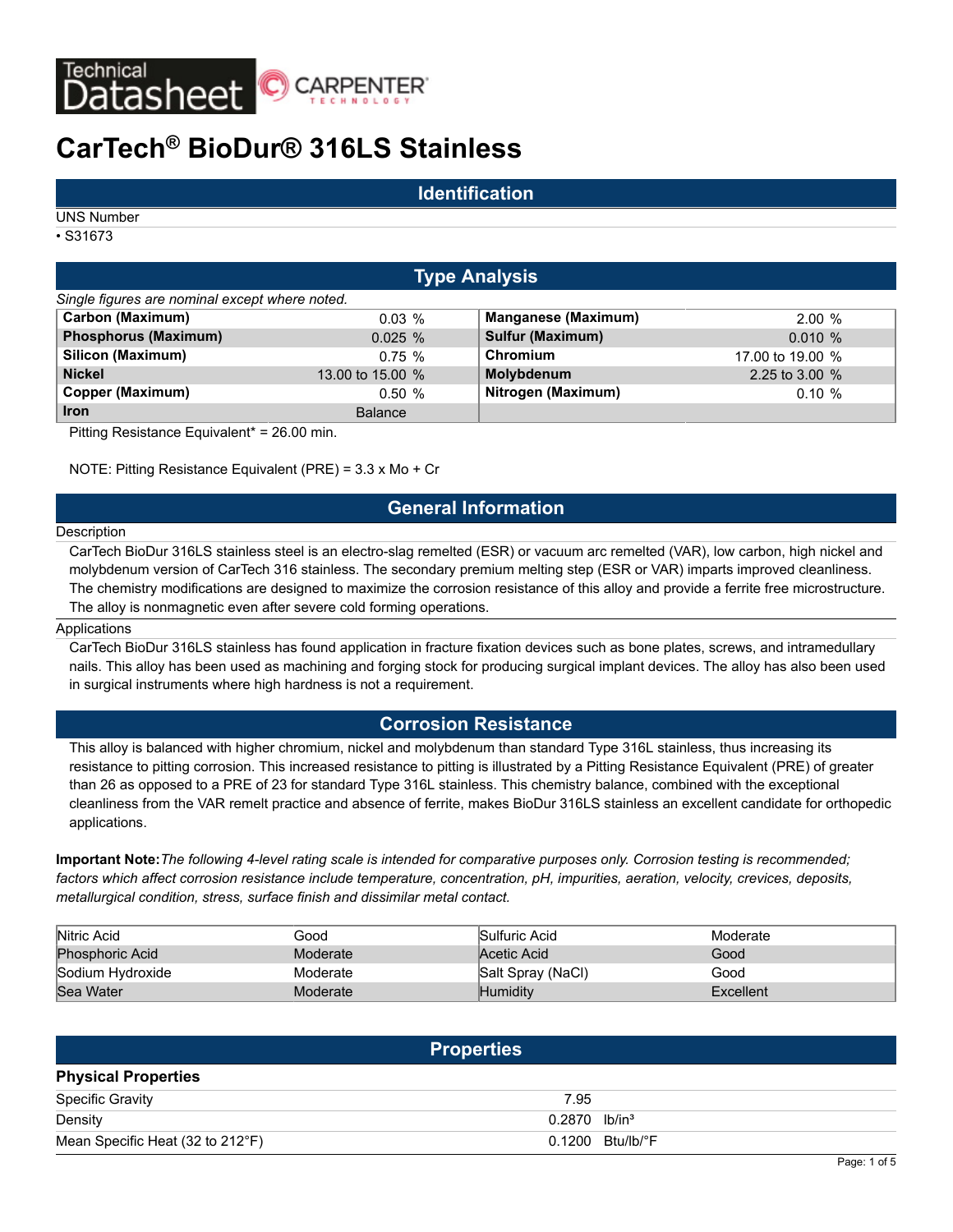# **CarTech® BioDur® 316LS Stainless**

| Mean CTE $(32 \text{ to } 1200 \degree F)$ | 10.3 $\times$ 10 ∘ in/in/°F |
|--------------------------------------------|-----------------------------|
| Electrical Resistivity (70°F)              | 445.0 ohm-cir-mil/ft        |

#### **Typical Mechanical Properties**

BioDur 316LS stainless is supplied in the unannealed, annealed, or cold worked condition. Mechanical properties can be tailored to specific applications by changing the cold work percentage. In general, the acceptable property ranges are dependent on bar size due to varying penetration of cold work.

The following tables list the maximum specified tensile minimums for various size ranges and the typical mechanical properties for commonly produced tensile requirements.

| Maximum Specified Tensile Minimums—BioDur® 316LS stainless |                |                                  |      |  |  |  |
|------------------------------------------------------------|----------------|----------------------------------|------|--|--|--|
| <b>Diameter</b>                                            |                | <b>Ultimate Tensile Strength</b> |      |  |  |  |
| In.                                                        | mm             | ksi                              | MPa  |  |  |  |
| Up to 0.250                                                | Up to $6.3$    | 175                              | 1207 |  |  |  |
| $0.251 - 0.500$                                            | $6.31 - 12.7$  | 165                              | 1138 |  |  |  |
| $0.501 - 1.000$                                            | $12.71 - 25.4$ | 155                              | 1069 |  |  |  |
| $1.001 - 1.500$                                            | $25.4 - 38.1$  | 125                              | 862  |  |  |  |
| $1.501 - 1.750$                                            | $38.11 - 44.5$ | 95                               | 655  |  |  |  |
| Over 1.750                                                 | Over 44.5      | 85                               | 586  |  |  |  |

#### $\overline{\phantom{a}}$  $\mathbf{r}$  $\sim$  $\sim$   $\sim$  $\cdots$  . . . .  $0.24010 \times 10^{-1}$

# Typical Mechanical Properties-BioDur® 316LS stainless

Bar and Wire

| Condition   | %<br>Cold<br><b>Work</b> | $0.2%$ Yield | <b>Strength</b> |     | <b>Ultimate</b><br><b>Tensile</b><br><b>Strength</b> | 등<br>Elongati<br>유<br>訳<br>€ | Reduction<br>Area<br>器<br>ቴ | Hardness<br>Hardness |
|-------------|--------------------------|--------------|-----------------|-----|------------------------------------------------------|------------------------------|-----------------------------|----------------------|
|             |                          | ksi          | <b>MPa</b>      | ksi | <b>MPa</b>                                           |                              |                             |                      |
| Annealed    | N/A                      | 36.          | 248             | 85  | 586                                                  | 57                           | 88                          | 88HRB                |
|             | 35                       | 115          | 793             | 125 | 862                                                  | 18                           | 72                          | 26                   |
|             | 48                       | 120          | 827             | 145 | 1000                                                 | 16                           | 69                          | 32                   |
| Cold Worked | 52                       | 123          | 848             | 150 | 1034                                                 | 16                           | 65                          | 34                   |
|             | 60                       | 128          | 883             | 160 | 1103                                                 | 16                           | 62                          | 36                   |
|             | 70.                      | 130          | 896             | 170 | 1172                                                 | 15                           | 60                          | 38                   |
|             | 80                       | 137          | 945             | 180 | 1241                                                 | 13                           | 57                          | 40                   |

#### Typical Mechanical Properties-BioDur® 316LS stainless

Strip up to 0.120" thick

| Condition   | 弘<br><b>Cold Work</b> | $0.2%$ Yield<br><b>Strength</b> |     | <b>Ultimate Tensile</b><br><b>Strength</b> |            | % Elongation<br>in $4D$ |  |
|-------------|-----------------------|---------------------------------|-----|--------------------------------------------|------------|-------------------------|--|
|             |                       | ksi                             | MPa | ksi                                        | <b>MPa</b> |                         |  |
| Annealed    | N/A                   | 44                              | 303 | 89                                         | 613        | 44                      |  |
| Cold Worked | 15                    | 82                              | 565 | 112                                        | 772        | 27                      |  |
|             | 25                    | 106                             | 730 | 126                                        | 868        |                         |  |
|             | 35                    | 130                             | 896 | 140                                        | 965        |                         |  |
|             | 45                    | 145                             | 999 | 154                                        | 1061       | 5                       |  |

Meets ASTM F139 and ISO 5832-1 Composition D specifications.

# **Heat Treatment**

#### Annealing

Annealing is accomplished by heating in the range of 1800/2050°F (982/1121°C). Typically, the alloy is annealed at the lower end of this range to preserve the fine grain size that is required for medical applications.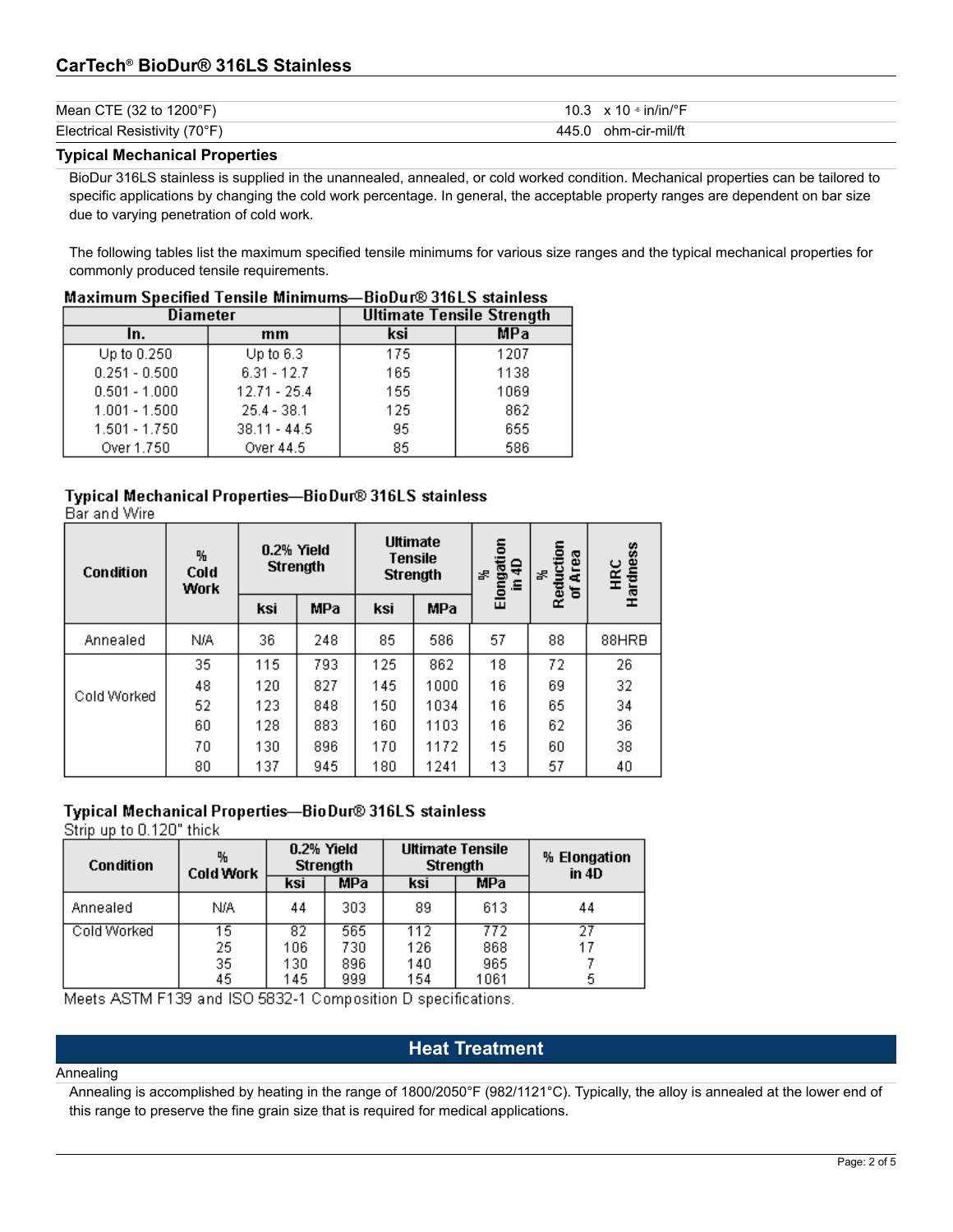#### **Hardening**

This alloy cannot be hardened by heat treatment. It must be hardened by cold working.

# **Workability**

#### Hot Working

BioDur 316LS stainless can be readily forged, upset, and hot headed. To forge, heat uniformly to 2100/2300°F (1149/1260°C). Forgings may be air cooled. Best corrosion resistance is obtained if the forgings are given a subsequent anneal followed by a rapid quench.

#### Cold Working

BioDur 316LS stainless can be deep drawn, stamped, headed and upset without difficulty.

#### **Machinability**

The intentional reduction of sulfur in BioDur 316LS stainless, the cleanliness due to the VAR premium melting practice, and the typically highly cold worked structure make machining more difficult than standard Type 316L stainless.

Rigidly supported tools, as heavy a cut as possible, and positive feed should be used to prevent glazing. For more detailed machining recommendations for Type 316L stainless, consult the "Guide to Machining Carpenter Specialty Alloys."

Following are typical feeds and speeds for BioDur 316LS stainless.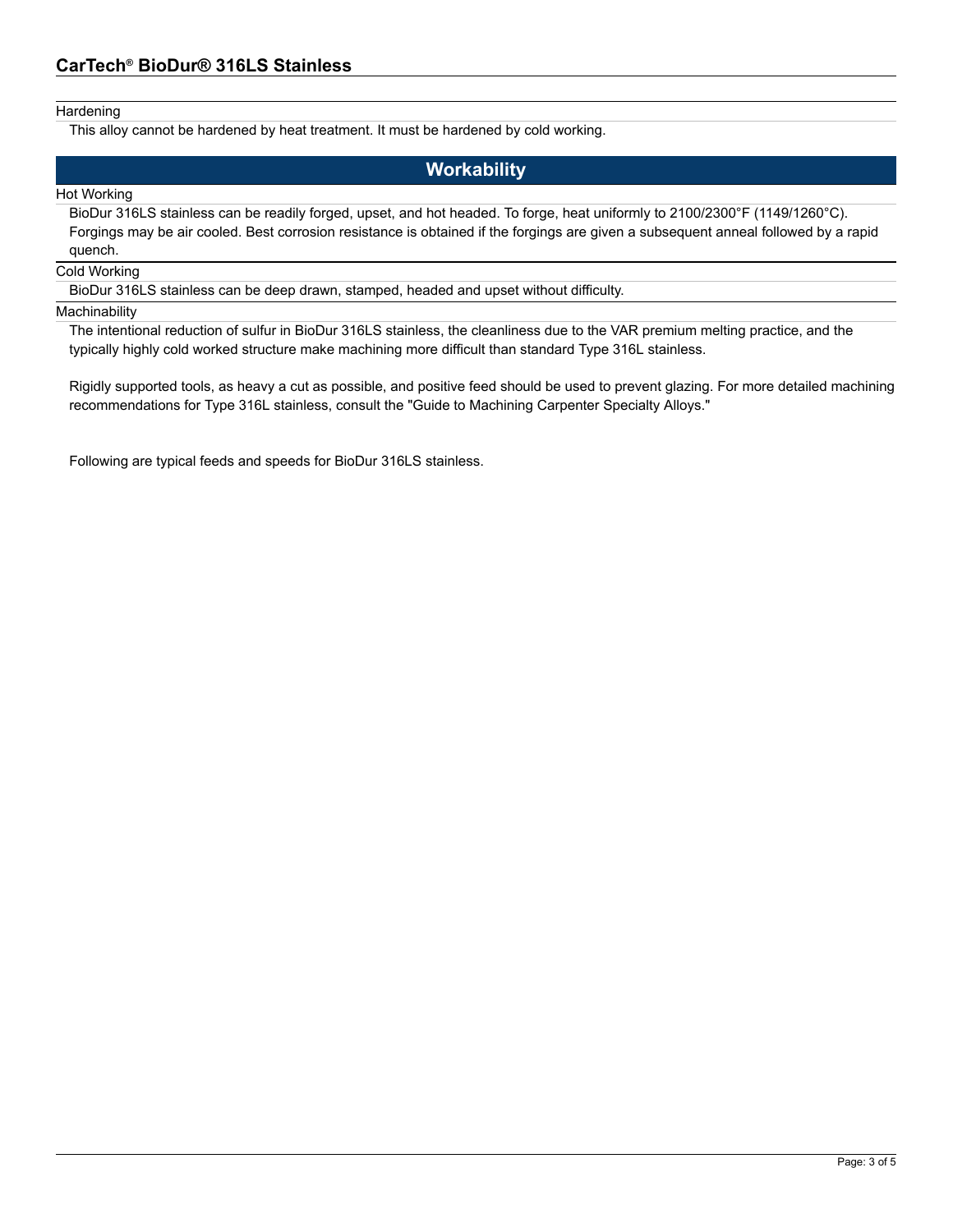# Typical Machining Speeds and Feeds - BioDur® 316LS Stainless

The speeds and feeds in the following charts are conservative recommendations for initial setup. Higher speeds and feeds may be attainable depending on machining environment.

#### Turning-Cut-Off and Form Tools

|                | Tool Material    |       |                             | Feed (ipr) |     |      |                          |      |  |
|----------------|------------------|-------|-----------------------------|------------|-----|------|--------------------------|------|--|
| High           |                  | Speed | Cut-Off Tool Width (inches) |            |     |      | Form Tool Width (inches) |      |  |
| Speed<br>Fools | Carbide<br>Tools | (fpm) | 1/16                        | 1/8        | 174 | 1/2  |                          | 1 ½  |  |
| М2             |                  | 56-85 | 001                         | 0015       | 002 | 0015 | .001                     | .001 |  |
|                |                  | -     |                             |            |     |      |                          |      |  |

#### Rough Reaming

| High Speed       |               |                  | Carbide Tools            | Feed (ipr) Reamer Diameter (inches) |             |              |               |              |              |
|------------------|---------------|------------------|--------------------------|-------------------------------------|-------------|--------------|---------------|--------------|--------------|
| Tool<br>Material | Speed<br>(fpm | Tool<br>Material | Speed<br>(fpm            | 1/8                                 | 1/4         |              |               | 1 ½          |              |
| M7               |               |                  | $\overline{\phantom{a}}$ | .003-<br>.008                       | 003-<br>008 | 003-<br>.008 | .012-<br>.018 | 012-<br>.018 | U12-<br>.018 |

#### Drilling

| High Speed Tools |                                                                      |                          |                                                                                                  |     |  |     |  |  |  |  |  |
|------------------|----------------------------------------------------------------------|--------------------------|--------------------------------------------------------------------------------------------------|-----|--|-----|--|--|--|--|--|
| Tool             | Feed (inches per revolution) Nominal Hole Diameter (inches)<br>Speed |                          |                                                                                                  |     |  |     |  |  |  |  |  |
| Material         | `fpm)                                                                | 1/16                     | 1/8                                                                                              | 1/4 |  | 3/4 |  |  |  |  |  |
| M1.M10           | 50-60                                                                | $\overline{\phantom{a}}$ | .004<br>.010<br>$\overline{\phantom{0}}$<br>$\overline{\phantom{0}}$<br>$\overline{\phantom{0}}$ |     |  |     |  |  |  |  |  |

#### Die Threading

| FPM for High Speed Tools |              |              |               |                |  |  |  |  |
|--------------------------|--------------|--------------|---------------|----------------|--|--|--|--|
| [ool Material            | or less, tpi | 8 to 15, tpi | 16 to 24, tpi | 25 and up, tpi |  |  |  |  |
| M1, M2, M7, M10          | 8-15         | 10-20        | 15-25         | 15-25          |  |  |  |  |

#### Milling, End-Peripheral

|        |                      | High Speed Tools |               |               |               |               |        |  | Carbide Tools        |            |     |         |  |
|--------|----------------------|------------------|---------------|---------------|---------------|---------------|--------|--|----------------------|------------|-----|---------|--|
| Depth  | ᢎ                    |                  |               |               | Feed (ipt)    |               |        |  |                      | Feed (ipt) |     |         |  |
| of Cut | Cutter Diameter (in) |                  |               |               |               | o             |        |  | Cutter Diameter (in) |            |     |         |  |
| (in)   | g<br>ğ<br>西<br>Σ     | င်း<br>မြင်      | 1/4           | 1/2           | 3/4           | $1-2$         | o<br>Σ |  | 1/4                  | 1/2        | 3/4 | $1 - 2$ |  |
| .050   | M2.<br>M7            | 75               | .001-<br>.004 | .001-<br>.004 | .001-<br>.004 | .001-<br>.004 | -      |  | -                    |            |     |         |  |

#### Tapping

#### **Broaching**

| ------<br>High Speed Tools |             |               | ⊦Speed Tools<br>High |                 |
|----------------------------|-------------|---------------|----------------------|-----------------|
| Tool Material              | Speed (fpm) | ⊺ool Material | Speed (fpm)          | Chip Load (ipt) |
| M1. M7. M10                |             | M2, M7        |                      | .003            |

#### Additional Machinability Notes

When using carbide tools, surface speed feet/minute (SFPM) can be increased between 2 and 3 times over the high-speed suggestions. Feeds can be increased between 50 and 100%.

Figures used for all metal removal operations covered are average. On certain work, the nature of the part may require adjustment of speeds and feeds. Each job has to be developed for best production results with optimum tool life. Speeds or feeds should be increased or decreased in small steps.

#### **Weldability**

BioDur 316LS stainless can be satisfactorily welded by the conventional automatic and manual electric-arc techniques. The low carbon content reduces the susceptibility to carbide precipitation in the heat affected zone; however, when optimum corrosion resistance is required, a post weld anneal is always considered good practice. Filler metal should be the same alloy as the parent. Because this alloy is balanced to have zero ferrite potential, it is more susceptible to weld hot cracking than standard Type 316L stainless. This effect may be minimized by keeping heat inputs, base metal dilution, and joint restraint to a minimum.